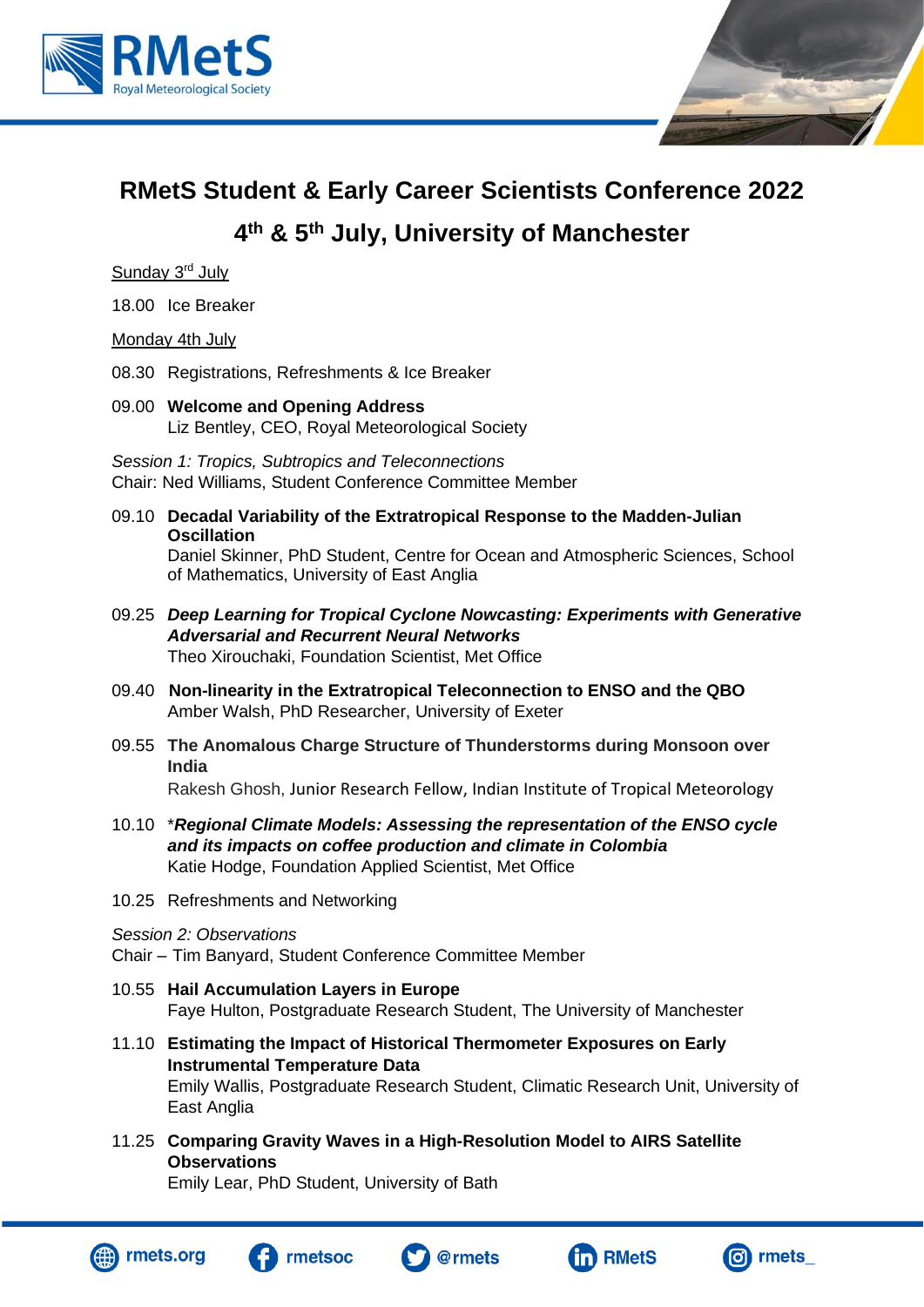## 11.40 \**How does a Volcanic Eruption Produce a Meteotsunami?*

Clare Lewis, PhD Student, University of Reading & Plymouth Marine Laboratory

### 11.55 **Towards Homogenisation of Manual Snow Depth Series** Moritz Buchmann, PhD Student, WSL Institute for Snow and Avalanche Research SLF, Davos and Oeschger Centre for Climate Change Research, University of Bern, **Switzerland**

## 12.10 **Malcolm Walker Award Presentation**

- 12.40 Launch of the Conference Photographic Competition
- 12.45 Lunch

## 13.45 **Keynote Session: Communications**

A panel discussion on Communication and Networking in a Post-Covid World. Each speaker will introduce themselves, giving a brief overview on their work. The floor will then open for questions. The panellists are –

Simon Clark, @simonoxfphys Rosie Oakes, Met Office Prof. David M. Schultz, Professor of Synoptic Meteorology, and Director, Centre for Crisis Studies and Mitigation, University of Manchester Esme Stallard, Climate Journalist and Researcher, BBC News

## 15.15 Refreshments and Networking

*Session 3: Convection and Modelling* Chair: Fran Morris, Student Conference Committee Member

## 15.45 \**Downscaling UK Rainfall Using Machine-Learning Emulation of a Convection-Permitting Model*

Henry Addison, PhD Student, University of Bristol

- 16.00 **Improving Moist Thermodynamics in Weather and Climate Models** Paul Bowen, PhD Student, University of Exeter
- 16.15 **Analysis of Spectral Nudging Methods to Improve Skill in Convective-Scale Ensembles** Adam Gainford, PhD Student, University of Reading
- 16.30 **A Lagrangian View to the Evolution of Convective Updrafts** Thomas J. Hutton, PhD Student, University of Exeter
- 16.45 Poster Presentations Session 1
- 17.45 Close of Day 1
- 18.30 Conference Dinner







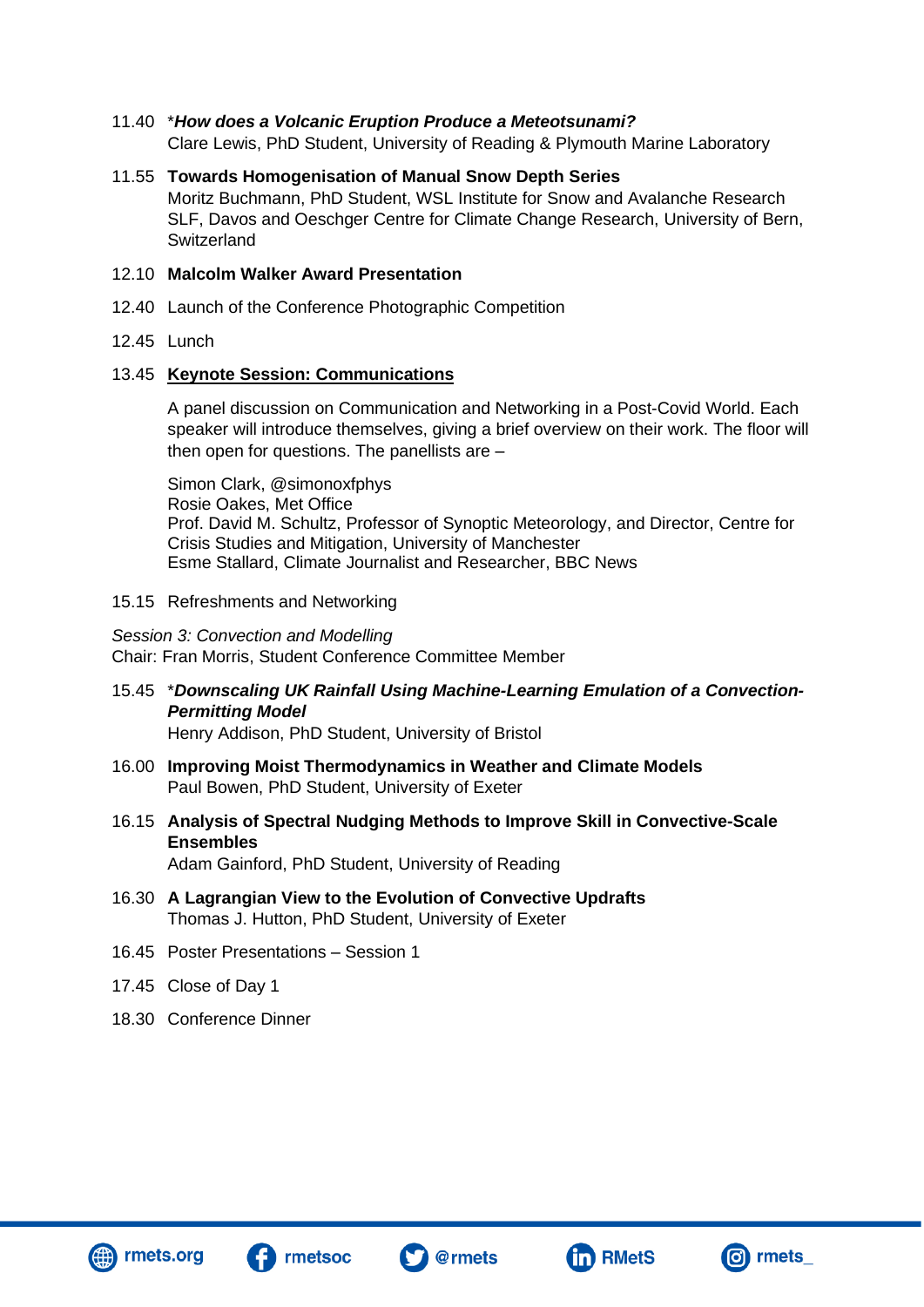### Tuesday 5<sup>th</sup> July 2022

09.00 Welcome back

Session 4: Climate Chair: Lisa Degenhardt, Student Conference Committee Member

- 09.05 **Far Flung Influences on North Atlantic Winter Climate Affect Predictability** Ned Williams, PhD Researcher, University of Exeter
- 09.20 **The Atmospheric Response to the Weddell Sea Polynya** Dr Holly Ayres, Postdoctoral Research Assistant, University of Reading
- 09.35 **Global Impacts of the Pacific Decadal Variability** Melissa Seabrook, Climate Scientist, Met Office
- 09.50 **Climate Change Impacts on the European Energy Balance** Emma Patmore, Meteorologist, Lake Street Consulting Ltd
- 10.05 Refreshments and Networking

Session 5: Aerosols, Composition and Air Quality Chair: Michael Baidu, Student Conference Committee Member

- 10.35 **Changes in Ambient Air Quality and Atmospheric Composition and Reactivity in the South East of the UK as a Result of the COVID-19 Lockdown** Mark Nichols, Principal Air Quality Consultant, Hydrock / University of Brighton / IAQM
- 10.50 **Street Canyon NO2 "Hotspots" and Regulatory "Wiggle Room": The Interacting Effects of Free-Radical Chemistry, Canyon Geometry, Primary NO2, and Emissions**

Yuqing Dai, PhD Student, University of Birmingham

- 11.05 **Inter-Annual Variations in the Siberian Carbon Uptake and Carbon Release Periods** Dieu Anh Tran, PhD Researcher, Max Planck Institute for Biogeochemistry
- 11.20 **Using Partial Radiative Perturbation Calculations to Isolate Aerosol Radiative Adjustments in UKESM1** Max R. Coleman, PhD Student, Department of Meteorology, University of Reading
- 11.35 **Improving Understanding of Mineral Dust Transport and Deposition Using Aircraft Observations and Modelling** Natalie Ratcliffe, PhD Student, University of Reading
- 11.50 Poster Session 2
- 12.50 Lunch